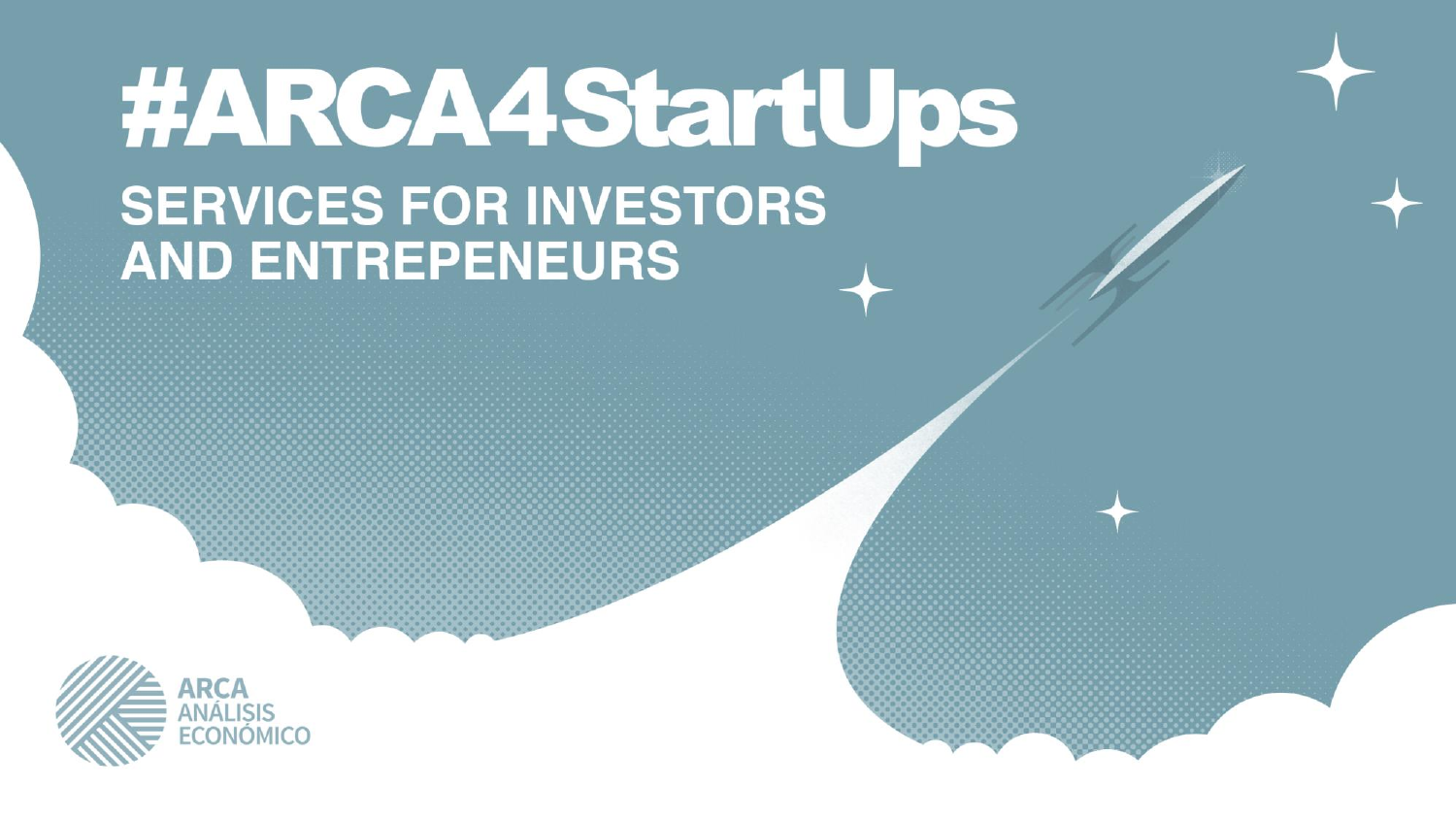# **#Arca4StartUps**

**2**

We provide advisory services to investors and entrepreneurs who are preparing to participate in financing rounds.

We have outstanding experience in preparing and reviewing decks, business plans, and startup valuation (pre revenue and post income).

We employ state-of-the-art methodologies widely recognized by the industry and work hand in hand with our clients to achieve a comprehensive understanding of the business, leading to a successful financing round.

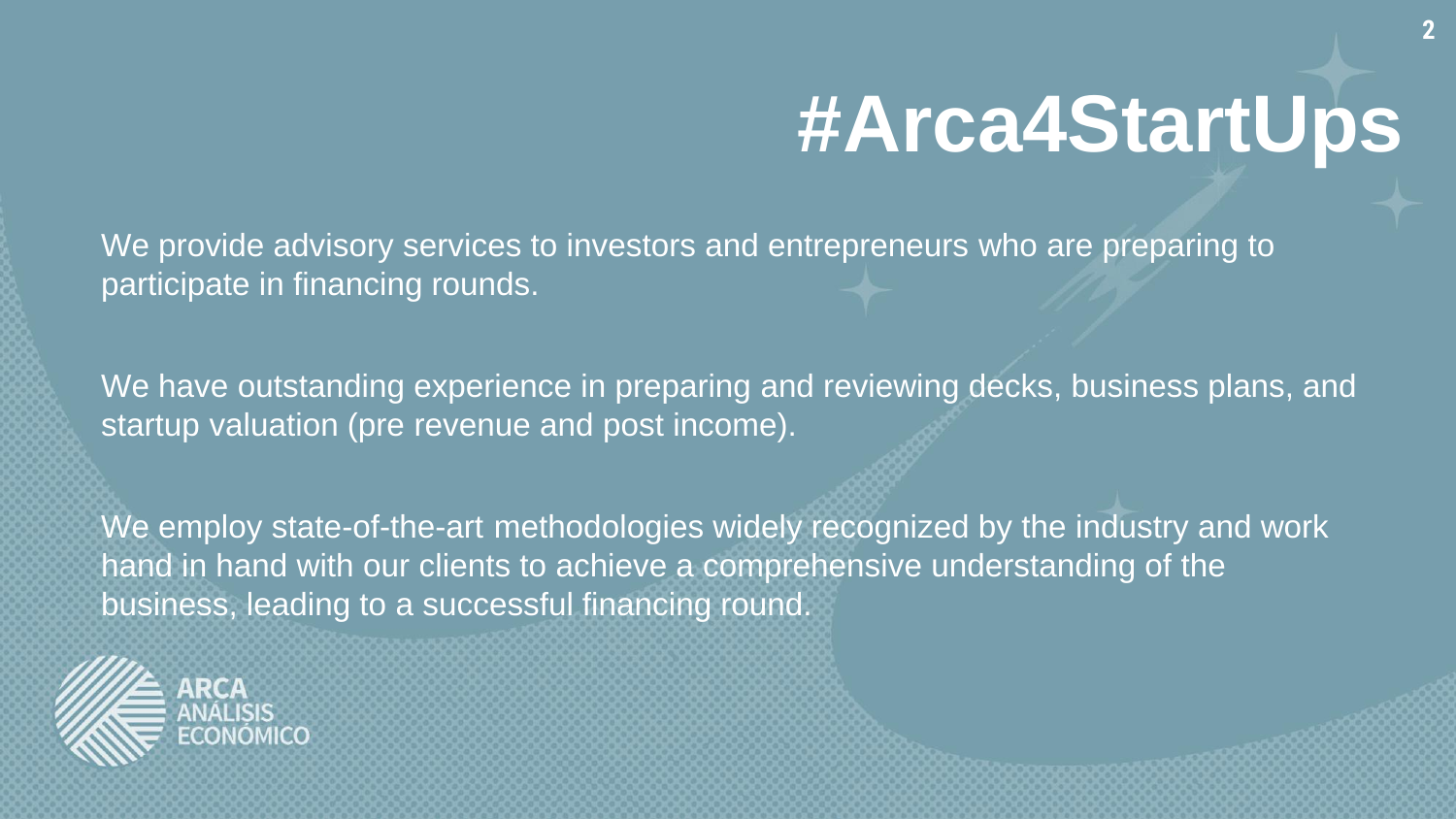# **Our clients**

We have worked with tech startups developing digital solutions for one or more of theses categories:



**E-commerce Marketplace**

**ARCA ANÁLISIS** ECONÓMICO



**Sharing economy Gig economy**



**Social impact Microcrownfunding**



**Edtech**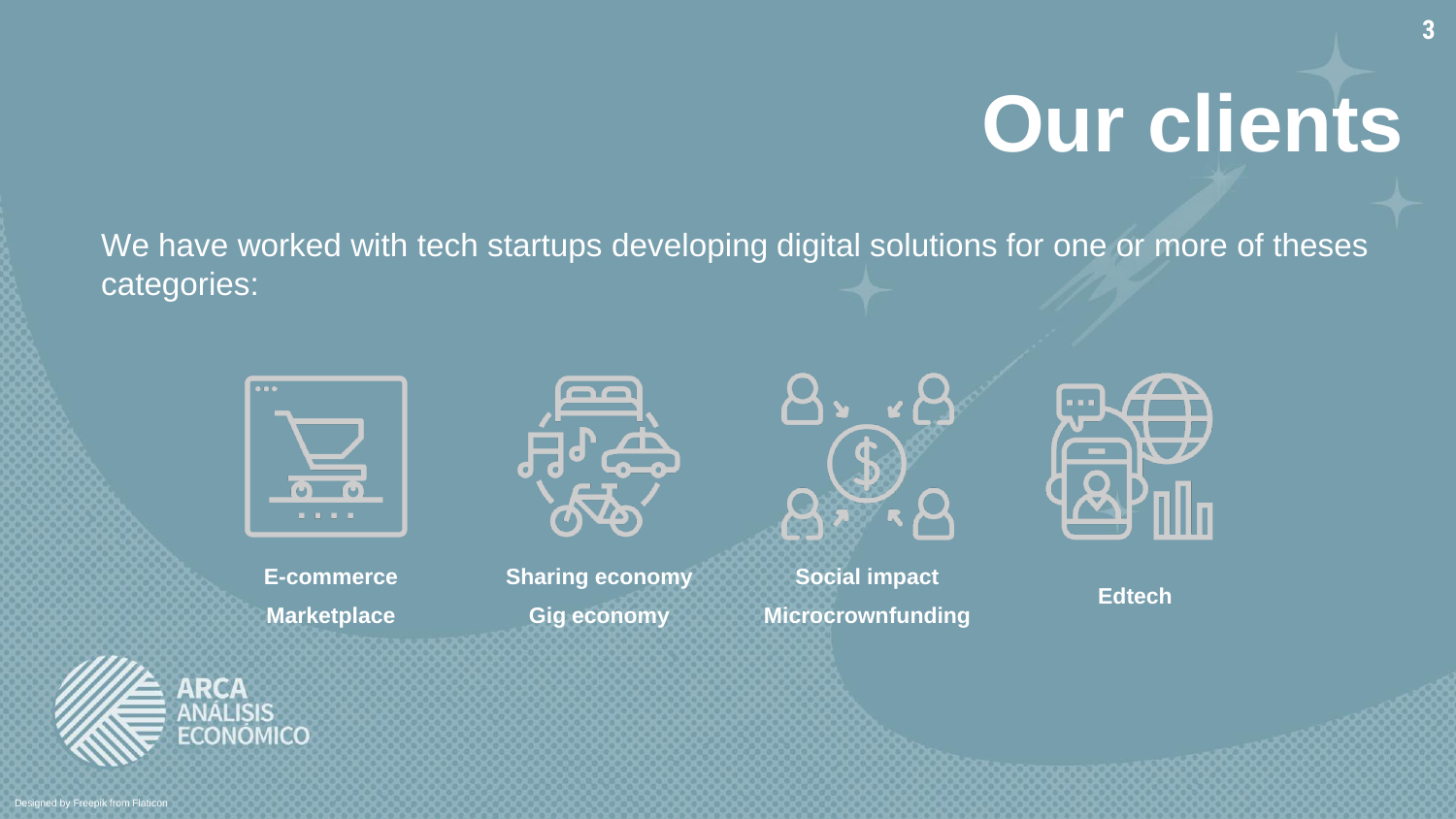## **How do we help**

**4**

We can support our clients in the preparation and review of the following:

- » Market research
- » Business plan
- » Financial forecasts
- » Valuation
- » Investor's decks

We can also help our clients during the funding process and provide advice on the T&C of the investment agreement.

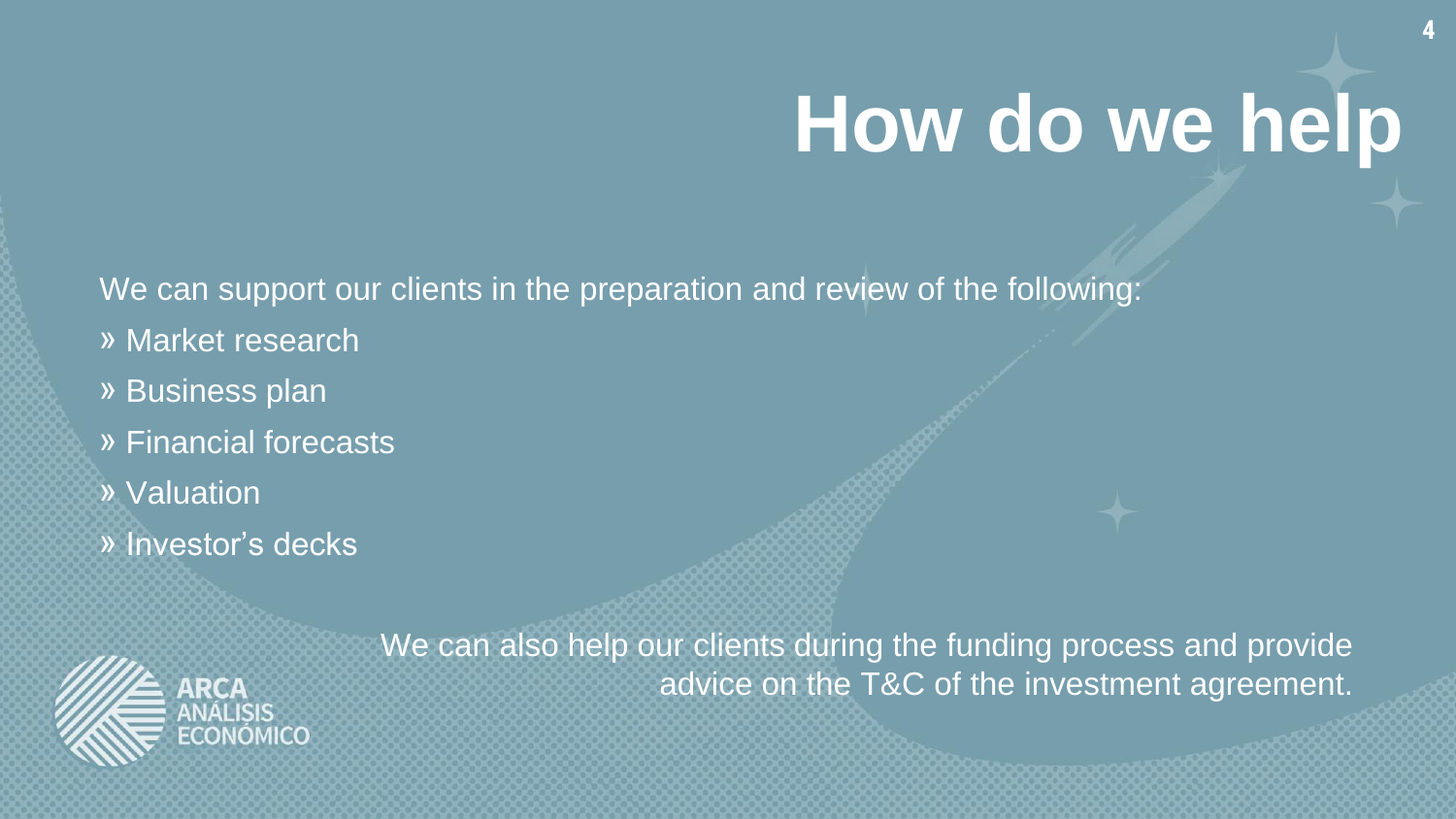### **About us**

We are a firm with **+10 years of experience in financial, legal and regulatory Compliance consulting**.

We have a **multidisciplinary team** focused on applying business intelligence to comprehensively support the client.

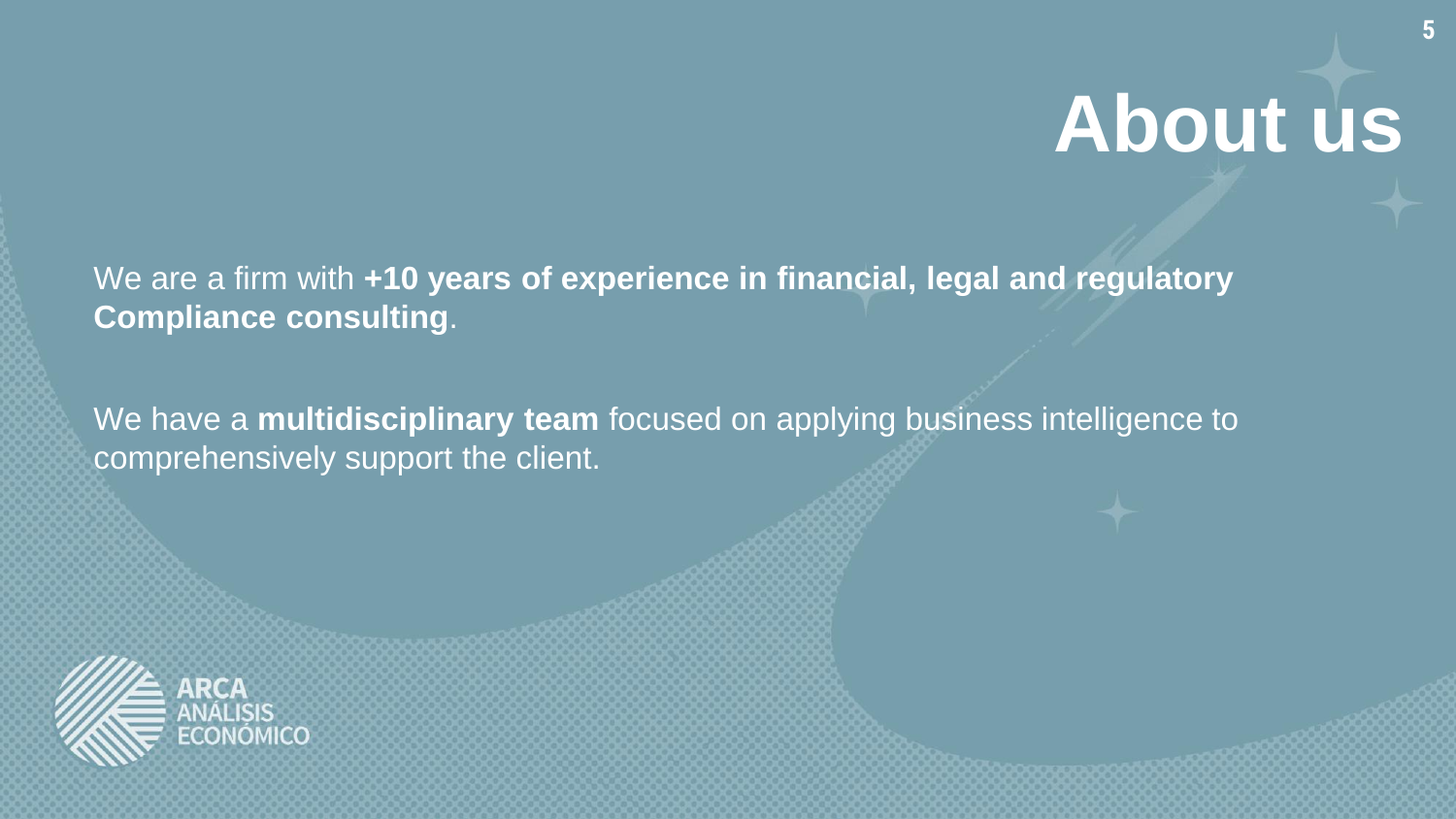## **Our team**

**Arca's team** is made up of a group of professionals with outstanding experience in the capital markets and **corporate finance** fields.

The analysis methodologies we use to meet the needs of our clients are widely recognized in the industry.





**Valuation specialist**





**José D. Acuña**

**Research specialist**